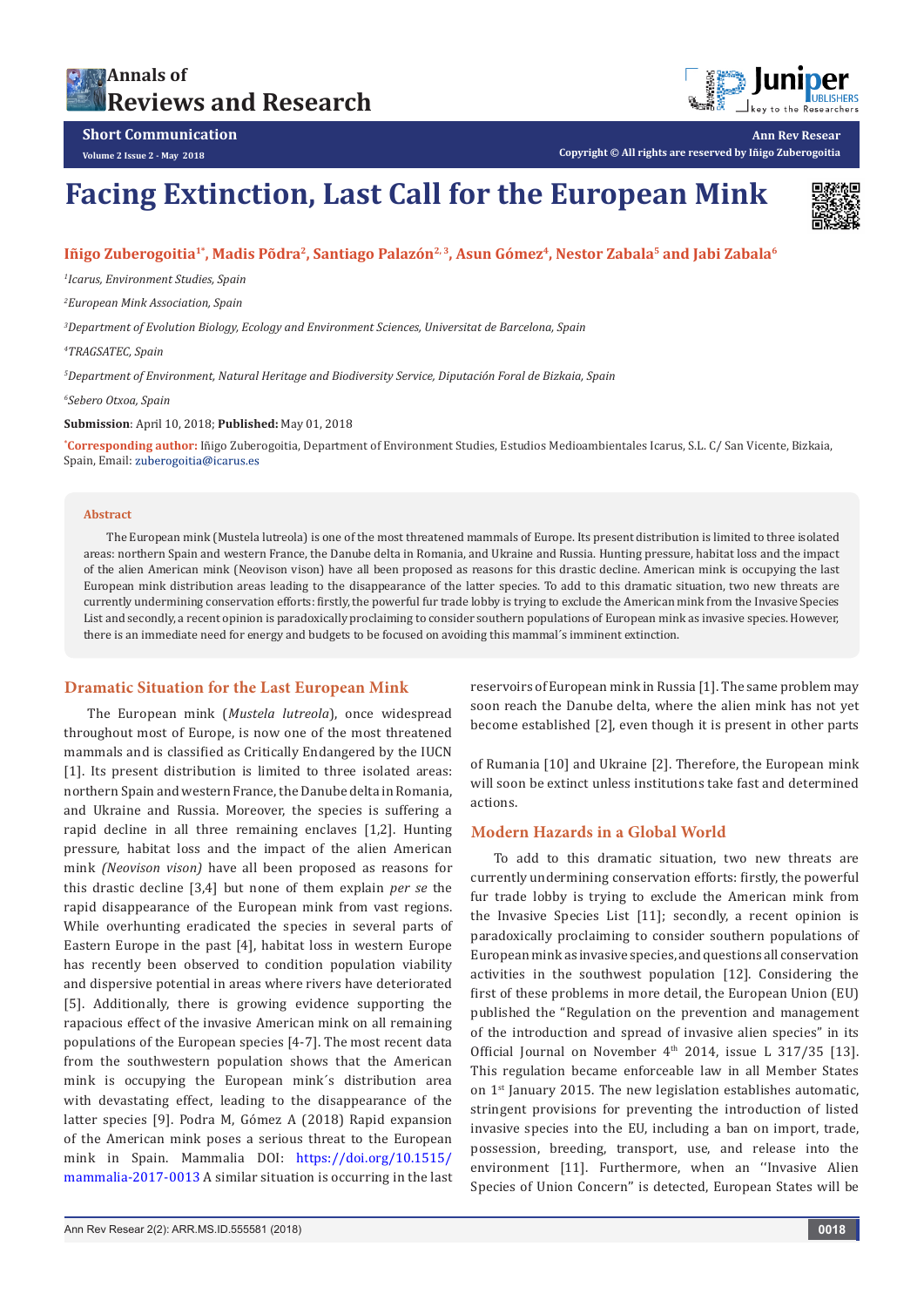obliged to attempt immediate eradication whenever feasible. Nonetheless, major fur producing countries have expressed their confidence that the American mink will not be included in the final list [11]. Moreover, fur industry lobbyists have created a potential loophole for American mink and are pressing to exclude this species from the list. In fact, considering Spain in particular, the American mink was placed on the list of invasive species [14], and possession and trade ought to have been strictly controlled. However, the change in the national political scene after November 2011 led to a temporary suspension of the decree by the Supreme Court. The latest update of the law, the royal decree 630/2013 [15], regulating the Spanish Catalogue of Invasive Species, forbids the expansion or creation of American mink farms in provinces included within the European mink distribution area in the Inventory of Spanish Natural Heritage and Biodiversity. Therefore, existing farms are still allowed to produce, despite possible escapes and intentional massive releases by animalist groups, and new farms can be allowed in areas neighboring to European mink range. If fur industry lobbying finally succeeds in excluding the American mink, against scientific recommendations, local eradication projects may well be affected. Many of the American mink control measures carried out in Spain during the last fifteen years have been supported by LIFE, the major European Union funding program for environmental and nature conservation projects (four LIFE-projects were carried out in 2001-2005 and three are on-going). If the American mink is dropped, the EU may well cease to focus on it, thus reducing the funds needed for its control or eradication. As noted above, another danger to the European mink has recently emerged. Genetic analyses in southwestern populations have shown a severe lack of genetic variability, with a single lineage of mitochondrial DNA identified, suggesting recent bottleneck processes [16]. The observed genetic pattern indicates that the western population could have been established by a small number of founders and is coherent with two hypotheses: human introduction into France, or dispersal of a few individuals creating a new population. Surprisingly, some authors consider that bottleneck is better explained by human-mediated introduction [12], and claim for a reevaluation of conservation needs and priorities concerning the European mink. However, the genetic study gives the same weight to both hypotheses [17], though it does not explain the historic changes in known mink distribution and, importantly, fails to address the ecology of the species Zuberogoitia I, Põdra M, Palazón S, Gómez A, Zabala N, Zabala J (2016) Misleading interpretation of shifting baseline syndrome in the conservation of European mink. Biodivers Conserv 25: 1795–1800. [18]. Alternatively, the presence of this species in France and Spain has been explained as natural colonization from the now extinct central European population [17,18]. The only prehistoric records of European mink are from between 2300BC and 2100BC at Vlaardingen, in the Netherlands [19] cited in [17], part of the questioned western range of the species. However, the absence of prehistoric findings in most of Europe does not mean that the species was absent in the area

[20]. Mustelids normally have a high capacity for dispersion and colonization [21]. The dispersive movements and colonization of new areas by European mink through France and Spain would tend to support this alternative hypothesis [22]. Authors in favor of the introduction hypothesis dismiss the natural dispersion hypothesis and, au contraire, suggest that it seems appropriate to open a debate in Europe and other management spheres on whether active conservation should focus on what now could be considered non-native species [11]. While discussion always enriches science and all possible scenarios should be considered, spreading a biased interpretation of the hypotheses about the native or non-native origin of the European mink in the current situation only generates confusion and has negative effects on the conservation of the species and its habitat. In fact, the usefulness of the European mink as an umbrella species is irrefutable for river ecology conservation in certain areas of Spain, one of its last remaining territories. We believe that, with one of the last few populations of the species rapidly diminishing in the wild, decisive actions need to be taken instead of a discussion on whether or not the European mink is a native species in southern Europe. Insofar as the species is disappearing not only from Spain but also from its complete distribution range, there is an immediate need for energy and budgets to be focused on avoiding this mammal´s imminent extinction. Once it disappears, there will be no use in crying over extinct mink.

#### **Acknowledgements**

Thanks to Alexandra Farrell for the linguistic revision.

#### **References**

- 1. Maran T. The IUCN Red List of Threatened Species.
- 2. Maran T, Põdra M, Fournier P (2014) Mission report: European mink - status in Romania. (Species conservation foundation Looduskaitse sihtasutus. Tallinn, 2014).
- 3. Maran T, Henttonen H (1995) Why is the European mink (Mustela lutreola) disappearing? A review of the process and hypotheses. Ann Zool Fenn 32(1): 47-54.
- 4. Maran T, Macdonald DW, Kruuk H, Sidorovich V, Rozhnov VV, et al. (1998) Behaviour and ecology of riparian mammals*.* (Eds.), Cambridge University Press Cambridge, UK, pp. 297-323.
- 5. [Zuberogoitia I, Zalewska H, Zabala J, Zalewski A \(2013\) The impact of](https://link.springer.com/article/10.1007%2Fs10531-012-0410-3)  [river fragmentation on the population persistence of native and alien](https://link.springer.com/article/10.1007%2Fs10531-012-0410-3)  [mink: an ecological trap for the endangered European mink. Biodivers](https://link.springer.com/article/10.1007%2Fs10531-012-0410-3)  [Conserv 22\(1\): 169-186.](https://link.springer.com/article/10.1007%2Fs10531-012-0410-3)
- 6. [Sidorovich VE, Polozov AG, Zalewski A \(2010\) Food niche variation of](https://link.springer.com/article/10.1007%2Fs10530-009-9631-0)  [European and American mink during the American mink invasion in](https://link.springer.com/article/10.1007%2Fs10530-009-9631-0)  [north-eastern Belarus. Biol Invasions 12\(7\): 2207-2217.](https://link.springer.com/article/10.1007%2Fs10530-009-9631-0)
- 7. [Põdra M, Gómez A, Palazón S \(2013\) Do American mink kill European](https://link.springer.com/article/10.1007%2Fs10344-013-0689-8)  [mink? Cautionary message for future recovery efforts. Eur J Wildlife](https://link.springer.com/article/10.1007%2Fs10344-013-0689-8)  [Res 59\(3\): 431-440.](https://link.springer.com/article/10.1007%2Fs10344-013-0689-8)
- 8. Tragsatec "New approaches in the conservation of European mink in Spain. Action A.1 Verification of the effectiveness of detection and capture methodologies of European mink and American mink".
- 9. Hegyeli Z, Kecskés A (2015) The occurrence of wild-living American Mink Neovison vison in Transylvania Romania. Small Carnivore Conserv 51: 23-28.